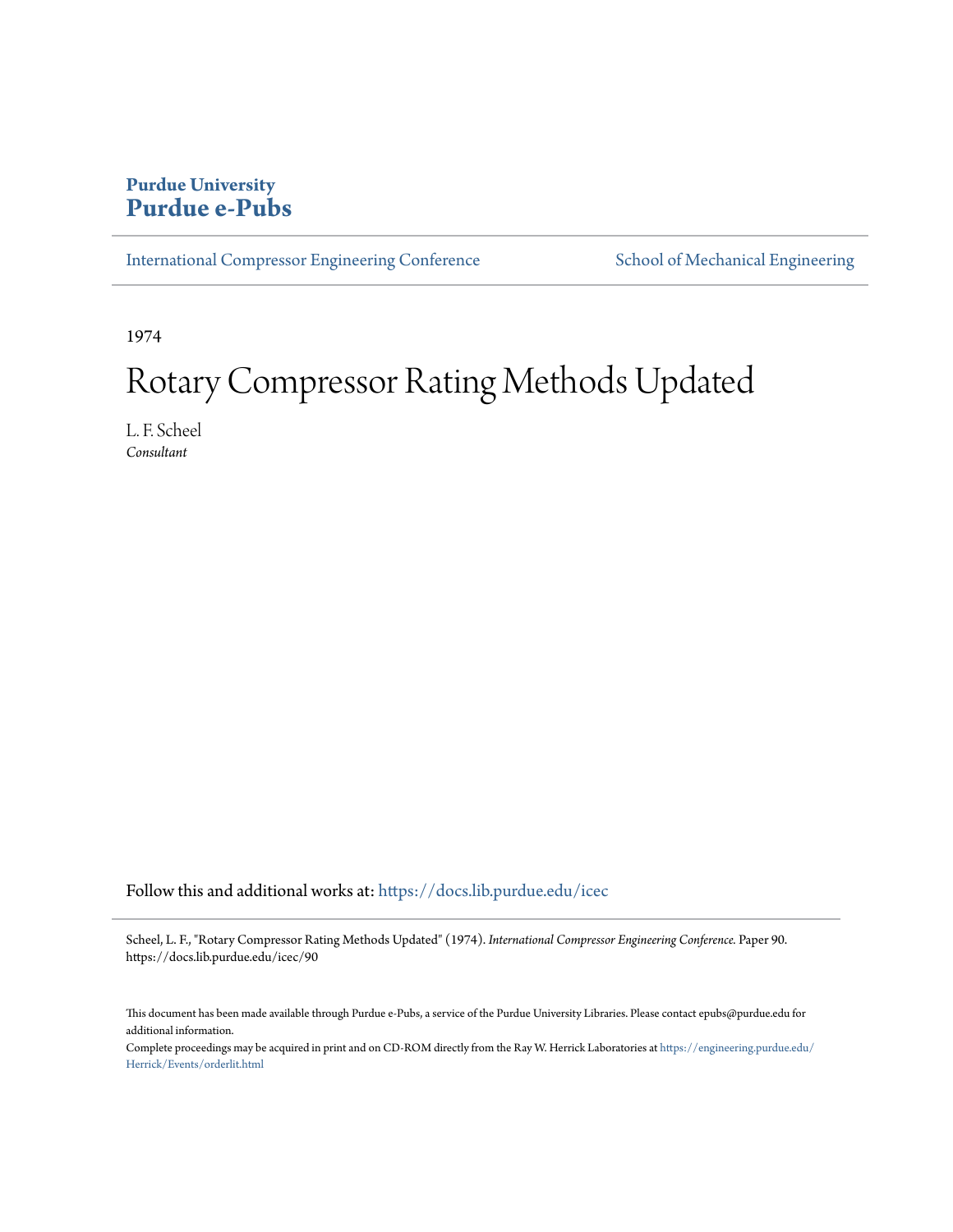### ROTARY COMPRESSOR RATING ME'rHODS UPDATED

# Lyman F. Scheel, Fellow ASME; Consultant, Gas Machinery San Gabriel, California - 91775

The purpose of this paper is to negate<br>the implications that ROTARY compressors<br>relate to dynamic behavior and Balje'<br>performance charts, as proposed in the<br>1972 Purdue Proceedings, Ref 1. The rotor<br>tip speed is in no way other features which are evaluated by the<br>equation given herein. The two fallacious<br>statements are found midway in the RH<br>column of page 116 and midway in the LH<br>column of page 117. Ref 1.

The principal difficulty of the helical<br>and axial screw machines has been its<br>capacity deficiency, by about 15%. This<br>deficiency is believed to be the result<br>of internal by-passing. This recycling<br>creates a greater power b (2 to 7%) clearances does not satisfy the catalogs volumetric efficiencies. See Fig 10, Ref 1. It contributes in part, but it is more related to the sonic velocity SLIPPAGE. When the expansive function is coupled with the SLIPPAGE, a rational capacity is produced. Equation "8" item-<br>izes the factors which affect the internal<br>by-passing between the pressurized rotor zone and the casing.

$$
S = 35 A (k T/m) 0.5 RT
$$

The constant "35" relates the equation variables to the by-pass volume in terms of cubic feet per minute ( $cfm$ ). "A" repre-sents the aperture area in square inches, through which the compressed gas returns through which the compressed gas returns<br>to the suction chamber. The equations for<br>sizing this area for each type of rotary<br>compressor are described below. The<br>radicals (k  $\overline{T/m}$ ) <sup>0.5</sup> and R<sup>6</sup> evaluate the intensity of the sonic velocity and the<br>static pressure which affect the velocity<br>of SLIPPAGE.

The escape area is dependent upon a common definition in order to obtain consistent<br>and accurate results.

The escape area for a sliding-vane<br>eccentric-rotor compressor is described<br>by Equation "Al". Herein "GC" represents<br>the circumferential gap between the slid-<br>ing vane and the casing liner. This value<br>and the fixed axial c factor of 0.020 and which may be as small as 0.012 inch, depending upon the rotor length and operating temperature. The<br>small letters (d and d') represent the<br>male and female rotor diameter in inches.<br>The figure,  $\#c$ , represents the number of<br>peripheral cells. The number usually is even and satisfies a  $4$  inch peripheral arc equation:

$$
\#c = \pi d/4 \quad (\pm/-)
$$

The by-pass aperture for an eccentric rotor machine with sliding-vanes is:

Al = GC\* L + GA\* d $\pi/\#$ c, square inches

A2 represents the aperture area for the twin screw, helical and axial models. The area includes 75% of the combined periphery at a nominal radial GC clearance gap of 0.005 inch. The axial clearances are the same 0.005 and 0.020 inch.

> $A2 = 3.142 (0.75) (d + d') GA =$  $=0.06$  (d + d<sup>t</sup>), square inches.

The by-passing aperture for a twin straight lobe,rotary compressor is:

 $A3 = 3$  GA\* L + 0.2 d, square inches.

Where GA is the axial clearance. Usually  $0.005$  is adequate on the fixed or driving end and  $0.020$  inch is sufficient for the out-board end which provides for the ant "0.2" includes a radial clearance of<br>0.020 inch plus other factors.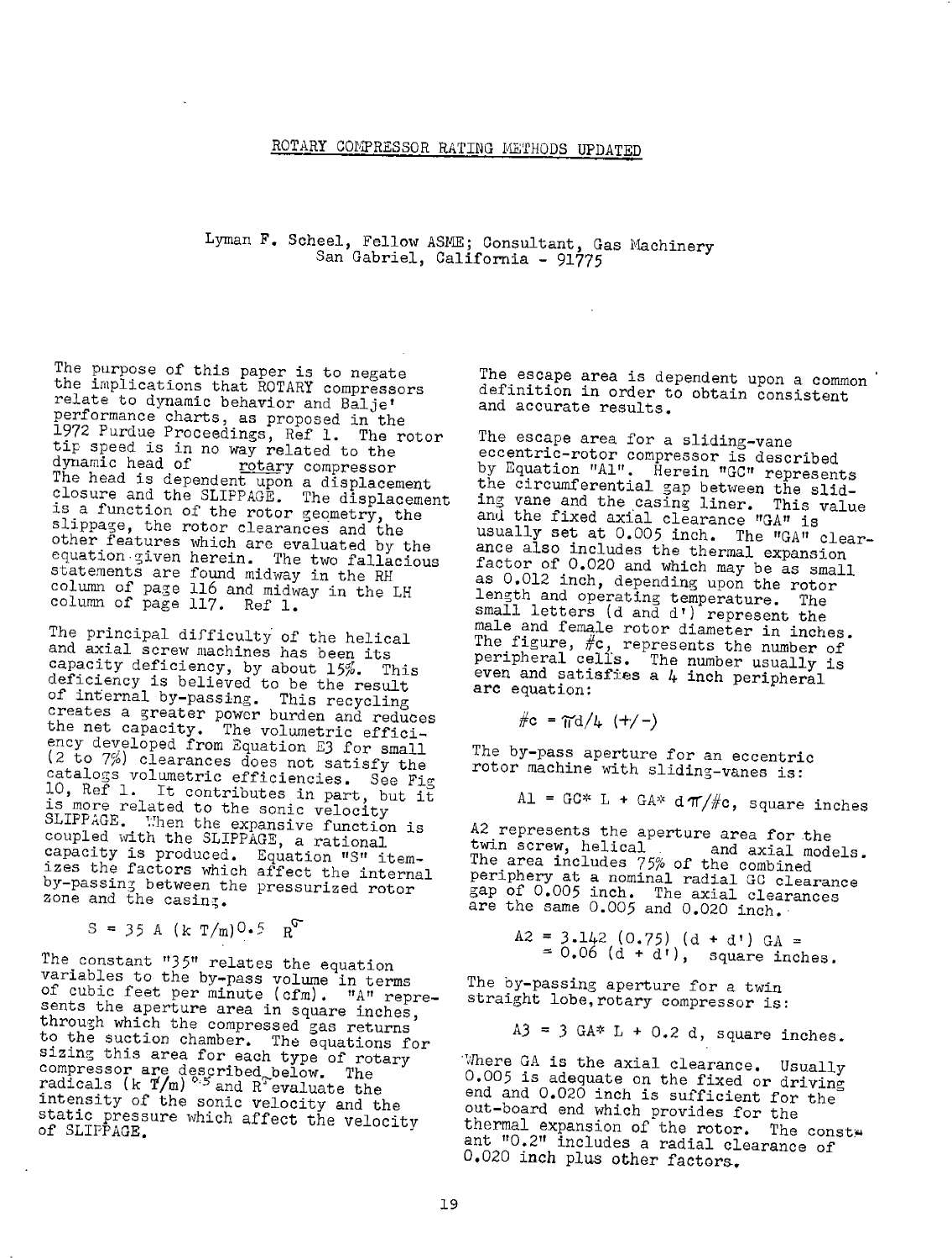## SLIPPAGE, Sonic vs Thermal Check

The percent of SLIPPAGE can be checked by the amount of super-heating experienced over the normal adiabatic temperature rise. The equation for a thermal balance follows:

|  |  |  |  |  | $T6 = (1 - Y) T1 + Y* T6 R^{17}$ and<br>$Y = (T6 - T2) (T6 - T1) R^{17}$ |
|--|--|--|--|--|--------------------------------------------------------------------------|
|  |  |  |  |  |                                                                          |

Where T2 is the normal adiabatic discharge temperature. T6 is the actual discharge temperature which reflects the amount of suction <u>warm-up</u> experienced from the  $S$ LIPPAGE by-pass.  $R^{\vee}$  is the Ratio of Compression, raised to the exponent " $\sigma$  ", which is  $(k - 1)/k$  and "Y" is the decimal of such discharge temperatures are sparse, the proximate discharge temperature may be established by applying an exponent multi<sup>p</sup>lier of 1.50. For example, where the air exponent is  $(1.4 - 1.0)/1.4 = 0.286$ , the corrected value would be 0.286 times  $1.50 = 0.430$ . This is the estimated thermal exponent. This procedure should hold for all so-called DRY operations of the helical-screw design, where T6  $\leq$  1060 R, k < 1.5 & > 1.15 and R  $\leq$  4 for diatomic and triatomic gases.

1. Then the Lube Oil rate is in the proximity of 3  $\frac{3}{2}$  allons (+/- 33%) per 100 cubic foot of displacement, the machine is said to be operating in an OIL FLOODED condition. This operation differs from the DRY condition in that the emanating noise level is diminished, substantial heat is removed and the discharge temperature is reduced. The normal DRY clearances are sealed, the<br>capacity is improved and the required power is reduced. These improvements make it possible to approach a single-stage Ratio of Compression of ten  $(R = 10)$ . The disadvantage of FLOODING is the nuisance of separating the oil from the compressed gas.

The temperature rise of the FLOOD mixture<br>can be proximated by applying a multiplier of 0.4 to the adiabatic exponent. For example: where(ris 0.2S6, use (0,2\$6 times 0.4) = 0.115 = **0"**. Presume R = 2.37,<br>R<sup>T</sup> = 1.105 and T6 = Tl\* R<sup>T</sup> = 545 (1.105) = 603 R or 143 F. The probable discharge temperature for a DRY cycle operation is,<br>T6\* R<sup>3072</sup>= 545 (1.460) = 798 R or 388 F.

#### PENN STATE DRY ROTOR TEST DATA

The DRY test, flow-rate of 374 cfm compares<br>favorably with the <u>calculated</u> flow-rate of <sup>367</sup>or 2% low. The Test discharge temperature of 338 F checks the calculated value of 338 F. The metered horsepower rating indicates a motor efficiency of  $90.5\%$ . This is <sup>a</sup>plausible value, See Table l, Column B.

It is presumed that the clearance jas<br>expansion realizes its share of power recovery for the JRY cycle. It is turther presumed and confirmed by test analysis<br>that there is no trapped clearance jas to that there is no trapped clearance jas to expand and subsequently no power recovery for the OIL FLOOD cases.

The expansion volumetric efficiency for the<br>7% rotor/casing clearance, is 94%. The 7% rotor/casing clearance, is 94%. l'he<br>SLIPPAGE volumetric effi**ciency**yis 62.5,. The composite volumetric efficiency is 58.7% at 2.37 R. The SLIFFAGE volume which escapes the confined discharge area, goes into the suction chamber where it is recycled and warms the suction temperature of the fresh charge. Additional power is required<br>for both of these recycling operations.<br>Equation T6 is not applicable to OIL FLOOJ operations,

The entrance and exit losses were each assumed to consume  $4$  velocity-heads of resistance as related to the pitch line speed, making the dynamic efficiency (ED) equal to 93.3 and 96.3% respectively.

### OIL FLUOD TESTS

Another identification of OIL FLOOD conditions is when the oil rate is in the proximity<br>of 5 parts per thomsand of compressor<br>displacement. The Oil Flood tests are shown on Table I, Column M, N and O for discharge pressures of 90, 100 and 110 psiz, respect-<br>ively. 'The test, zas flow-rate was 540 cf:n ively. The test, gas flow-rate was  $540$  cfm versus a calc flow of  $510$  cfm. A difference of 0.001 inch in measuring the radial clearance could account for this  $5.5\%$  discrepancy. The system iesign should provide for an oil circulation within the parameter<br>described herein and more specifically<br>capable of absorbing 88% of the total compression enthalpy within a temperature differential of 60 degrees F.

The quantity of oil required for these test cases was 21.1 gpm for a 650 cfm<br>displacement machine. The remaining 12% of the compression energy can account for raising the gas temperature about 80 degrees F above the  $_{3}$ as inlet temperature. The hypothetical SLIPPAGE for the case of the  $F$ looded Tests is 352 cfm. Only  $40\%$  of this likely SLIPPAGE or 140 cfm escaped from discharge pressure zone and entered the suction chamber, by reason of the resistance of the quench oil circulation. The overall effect of the OIL FLOOD is to improve the machine capacity and reduce the power requirement.

The three calculated power requirements<br>checked the metered power within *3 3%*.<br>The average motor efficiency is 95% which<br>is a likely value for 125 hp motor. Fig 1 shows the Bhp required for the 90 to 110 psig array of discharge pressure for the actual tests, the Krulick Thesis calculations and the author's calculated results.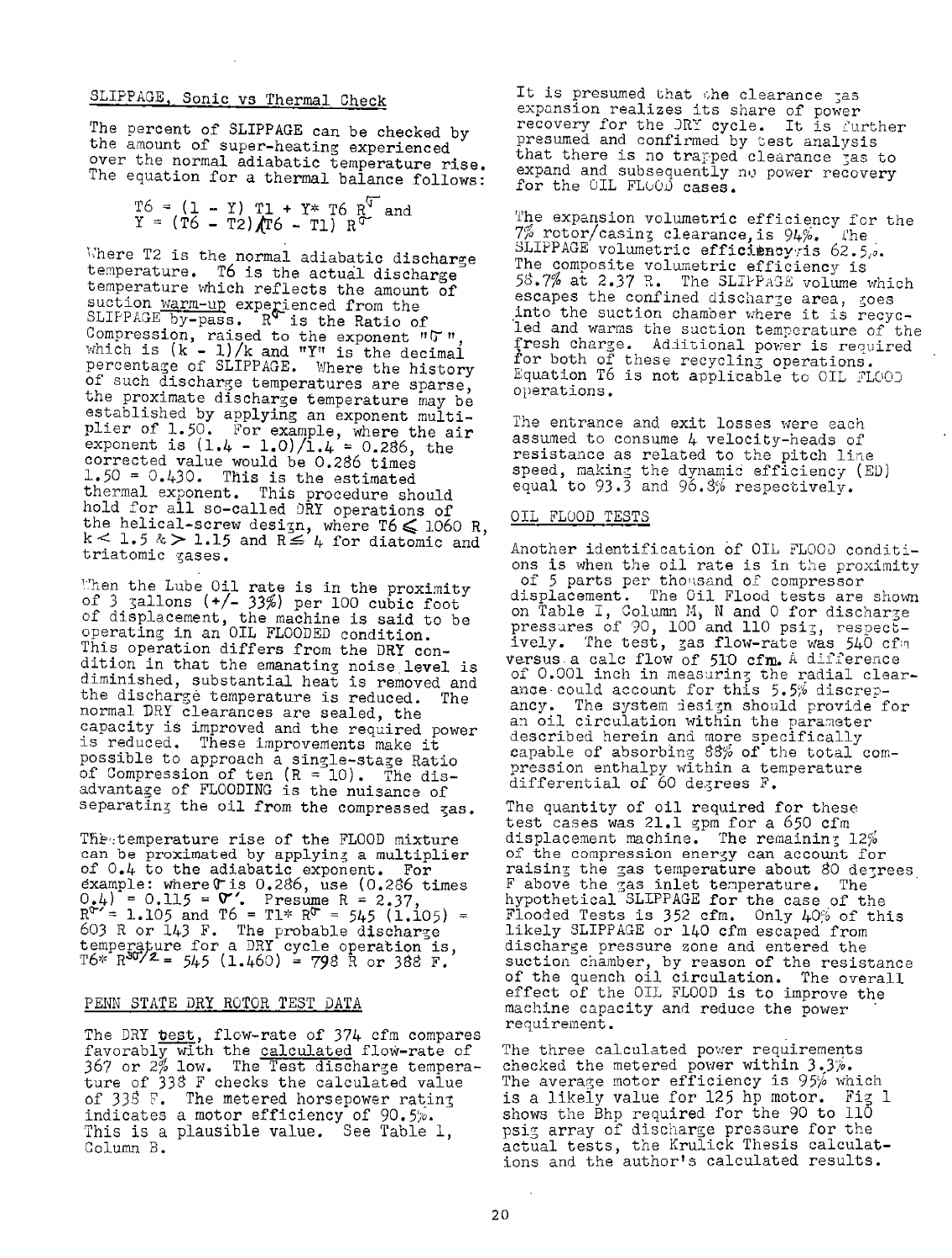## TABLE 1

 $\ddot{\phantom{a}}$ 

 $\ddot{\phantom{a}}$ 

l.

 $\sim$   $\sim$ 

 $\ddot{\phantom{a}}$ 

 $\bar{a}$ 

# SULMIARY OF PENN STATE TEST DATA

| Test Column                                              | $\mathbf{B}$                                  | M                   | N                    | 0                                         |
|----------------------------------------------------------|-----------------------------------------------|---------------------|----------------------|-------------------------------------------|
| Discharge Pressure,                                      | 34.6                                          | 104.5               | 114.5                | 124.5                                     |
| Adiabatic Head, ft                                       | 27,600                                        | 77,600              | 82,200               | 86,800                                    |
| Displacement, cfm                                        | - 650                                         | - 650               | 650                  | - 650                                     |
| Metered Cap, cfm<br>Slippage, cfm.<br>Slip in Oil Flood, | 374<br>244<br>cfm<br>$\overline{\phantom{a}}$ | 510.<br>350.<br>140 | 510.<br>348.<br>140. | 510<br>$\ddot{\phantom{0}}$<br>357<br>140 |
| Exp. Vol. Eff. E4                                        | 94 -                                          | 100                 | 100                  | 100                                       |
| Total Vol. Eff. E3                                       | 62.5                                          | 78.5                | 78.5                 | 78.5                                      |
| Jalc. Cap.                                               | 367.                                          | 510                 | 510                  | 510                                       |
| Flow, 1b/min.                                            | 26.5                                          | 37.1                | 37.1                 | 37.1                                      |
| Mix Suction OF, T5                                       | 167                                           | 130                 | 127                  | 133                                       |
| Psuedo Disc. OF, T2                                      | 338.                                          | 540.                | 570.                 | 595.                                      |
| Realistic " <sup>O</sup> F, T6                           | 338.                                          | 218                 | 215                  | 222                                       |
| Slip/Capacity, $\frac{1}{2}$ , Y                         | 38.4                                          | 73.5                | 78.5                 | 78.5                                      |
| Adiabatic hp,                                            | 22.2                                          | 93.2                | 96.5                 | 98.4                                      |
| Tas horsepower,                                          | 41.3                                          | 113.3               | 115.3                | 124.5                                     |
| Motor Meter hp,                                          | 45.7                                          | 117.0               | 123.5                | 129.5                                     |
| Motor Eff. Gas/Meter                                     | 90.5                                          | 97.0                | 93.6                 | 96.0                                      |